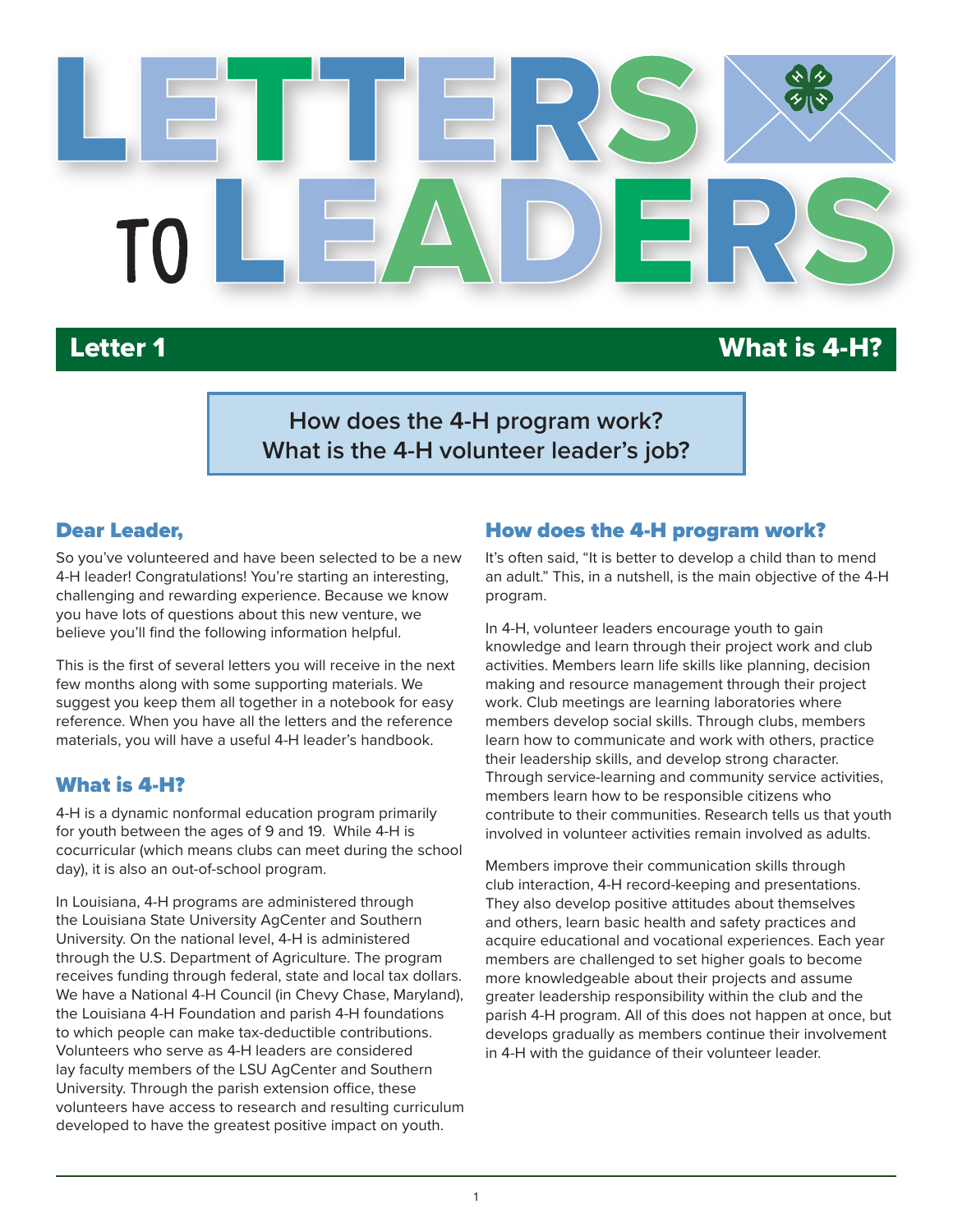

### What's more important — the 4-H project or the youth?

The 4-H member, of course! 4-H is a people program. Its objective is to develop boys and girls. Projects are tools for teaching youth by stimulating their interests. Our ultimate goal is for 4-H'ers to know more and be able to do more at the end of the year. A commonly stated example of the 4-H philosophy is, "A blue ribbon 4-H'er with a red ribbon project is more desirable than a red ribbon 4-H'er with a blue ribbon project."

#### The philosophy of positive youth development

The founding fathers (and mothers) showed tremendous wisdom and vision when they introduced the nationwide extension service and 4-H youth program. They created a nonformal education program that targeted rural youth, especially those in the farming communities.

They taught new information and practices to youth, who, in turn, shared their new knowledge with their families. Reaching families by teaching youth saved lives as people applied new food preservation practices. Agricultural production improved as farmers adopted new practices after observing the success of their children's demonstrations.

Individuals like Seaman Knapp and Ralph Tyler went beyond expanding the knowledge of young people. They envisioned the purpose of 4-H as preparing youth to become responsible, contributing adults. Thus they emphasized development of life skills, such as personal development, communicating and working with others, problem-solving and decision making, and resource management. Emphasis was also placed on the development of citizenship and leadership skills. The club became a living laboratory for members to practice their life skills.

Through its over 100 years of existence, the programming approach used by 4-H in rural areas proved equally effective for youth development in the suburbs and cities. What the founders of 4-H realized, at least intuitively, was that project learning could be expanded beyond knowledge gain to include personal development.

The founders did not really have a name for it back then, but today we call it positive youth development. In short, positive youth development prepares young people to develop the knowledge and skills necessary to be successful as adults.

#### What is the 4-H volunteer leader's job?

Your responsibility is to help 4-H members learn specific project skills. 4-H members have fun with projects while "learning by doing." Most people remember more if they actually experience something and have an opportunity for some "hands-on learning."

Learning takes place within the learner. It is not something that is done to the learner. We encourage skills that will be useful to the young person now and in the future. We help each member develop good habits, experiment with new ideas and practice problem-solving skills. By doing this, we help them become self-directed, productive and contributing, compassionate members of society.

A major goal is to teach 4-H members how to think, not what to think. We help develop creative thinking in young people by giving them a chance to make decisions on their own. They'll learn from their own choices. Another goal is to recognize and encourage each 4-H member so he or she feels noticed and important. The most significant recognition that can be given to members is praise and attention. Let them know they are important and what they have done is worthwhile.